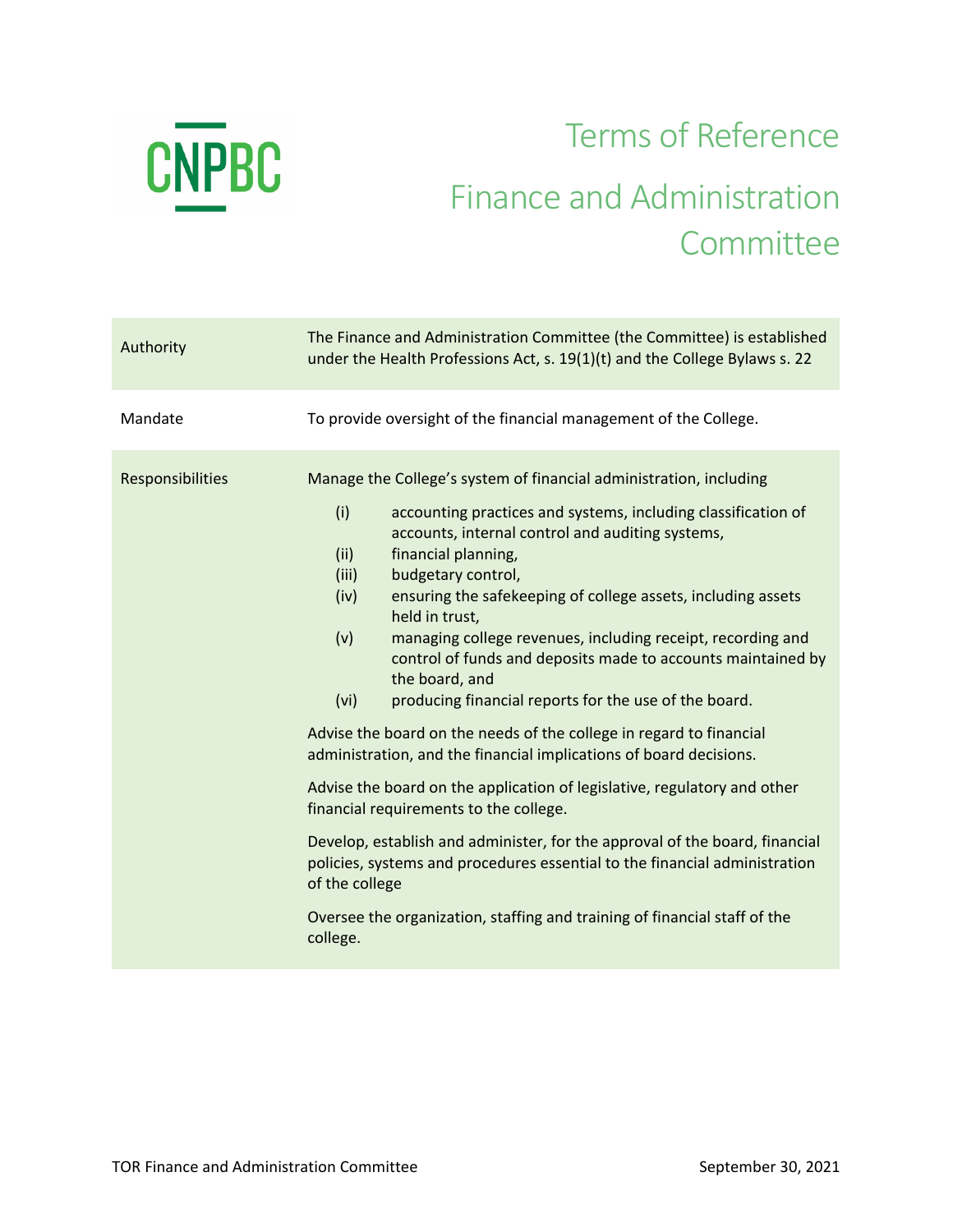| Composition         | The Committee consists of at least three persons appointed by the Board.                                                                                                                                                                                                                                                                              |
|---------------------|-------------------------------------------------------------------------------------------------------------------------------------------------------------------------------------------------------------------------------------------------------------------------------------------------------------------------------------------------------|
|                     | At least one-third of the Committee must consist of public representatives.                                                                                                                                                                                                                                                                           |
|                     | The Board Chair and the registrar are ex officio members of the<br>Committee.                                                                                                                                                                                                                                                                         |
|                     | The Committee Chair and Vice Chair are appointed by the Board.                                                                                                                                                                                                                                                                                        |
| Competencies        | One or more Committee members will have the following specific<br>competencies or experience:                                                                                                                                                                                                                                                         |
|                     | Committee/Panel Leadership: Experience in facilitating committee or panel<br>meetings, developing a positive culture, conflict resolution, and fostering<br>effective decision making.                                                                                                                                                                |
|                     | <b>Financial Expertise: Accounting credential</b>                                                                                                                                                                                                                                                                                                     |
|                     | Business Acumen: An understanding of what an organization needs to<br>operate effectively, including the economic forces that need to be<br>incorporated into decisions, good management principles and strategic<br>planning.                                                                                                                        |
|                     | Non-profit Expertise: Understand financial requirements for non-profit<br>organizations.                                                                                                                                                                                                                                                              |
| Term of Appointment | Appointments for all Committee members, including the Committee<br>chair, are for three years. Terms will be staggered to avoid complete<br>change over of committee members in any given year. Appointees are<br>eligible for reappointment by the Board, to a maximum of three<br>consecutive terms.                                                |
|                     | A registrant appointed to the Committee ceases to be a member if they<br>are no longer a registrant in good standing or if they become a College<br>employee.                                                                                                                                                                                         |
|                     | Any Committee member may resign from the Committee, upon written<br>notification to the registrar. Committee members who are absent for<br>more than three committee meetings per year may, upon review of the<br>Board, be immediately removed. The chair has the discretion to approve,<br>in advance, an extended absence of any Committee member. |
|                     | A Committee member may be removed from the Committee by majority<br>vote of the Board under section 23(1) of the bylaws.                                                                                                                                                                                                                              |
| Quorum              | A majority of the Committee constitutes a quorum.                                                                                                                                                                                                                                                                                                     |